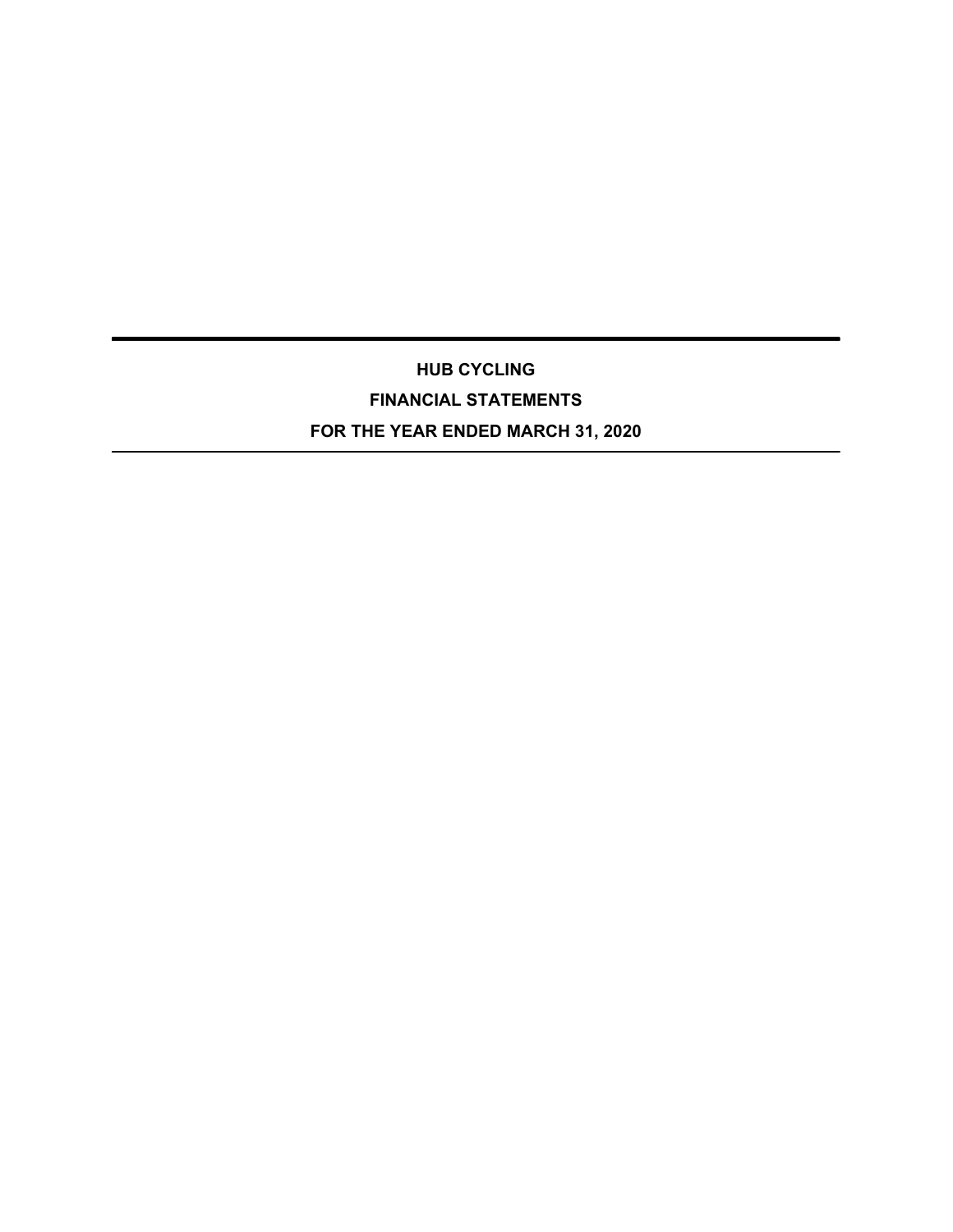

17th floor, 1030 West Georgia St., Vancouver, BC, Canada V6E 2Y3 Tel: 604. 714. 3600 Fax: 604. 714. 3669 Web: manningelliott.com

## **INDEPENDENT PRACTITIONER'S REVIEW ENGAGEMENT REPORT**

## To the Members of HUB Cycling

We have reviewed the accompanying financial statements of HUB Cycling (the Society) that comprise the statement of financial position as at March 31, 2020, and the statements of revenues and expenses, changes in net assets and cash flows for the year then ended, and a summary of significant accounting policies and other explanatory information.

### **Management's Responsibility for the Financial Statements**

Management is responsible for the preparation and fair presentation of these financial statements in accordance with Canadian accounting standards for not-for-profit organizations, and for such internal control as management determines is necessary to enable the preparation of financial statements that are free from material misstatement, whether due to fraud or error.

#### **Practitioner's Responsibility for the Financial Statements**

Our responsibility is to express a conclusion on the accompanying financial statements based on our review. We conducted our review in accordance with Canadian generally accepted standards for review engagements, which require us to comply with relevant ethical requirements.

A review of financial statements in accordance with Canadian generally accepted standards for review engagements is a limited assurance engagement. The practitioner performs procedures, primarily consisting of making inquiries of management and others within the entity, as appropriate, and applying analytical procedures, and evaluates the evidence obtained.

The procedures performed in a review are substantially less in extent than, and vary in nature from, those performed in an audit conducted in accordance with Canadian generally accepted auditing standards. Accordingly, we do not express an audit opinion on these financial statements.

### **Conclusion**

Based on our review, nothing has come to our attention that causes us to believe that the financial statements do not present fairly, in all material respects, the financial position of HUB Cycling as at March 31, 2020, and the results of its operations and its cash flows for the year then ended in accordance with Canadian accounting standards for not-for-profit organizations.

Manning Elliott LLP

Chartered Professional Accountants Vancouver, British Columbia September 10, 2020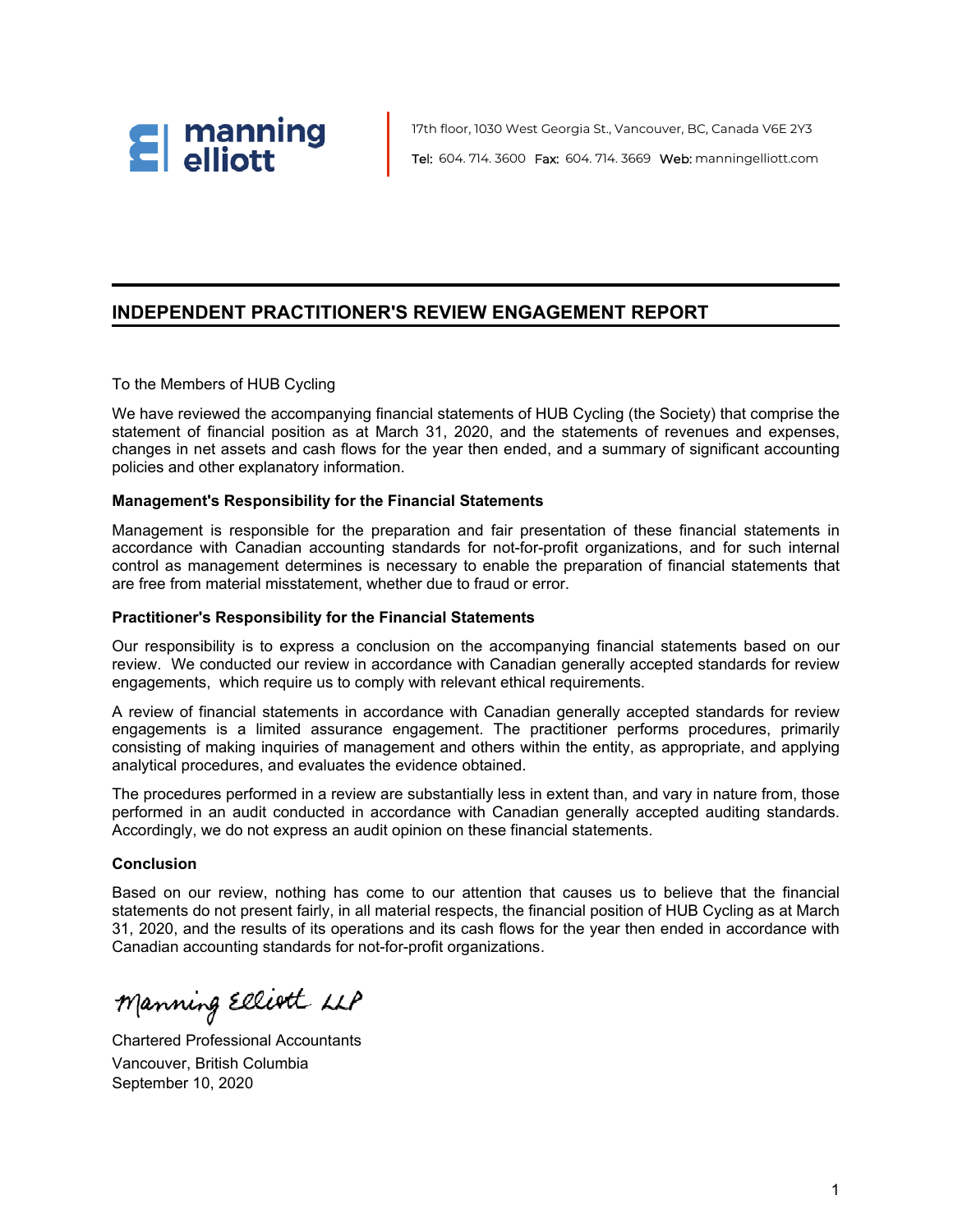# **HUB CYCLING STATEMENT OF FINANCIAL POSITION**

**AS AT MARCH 31, 2020** 

|                                                                       | 2020                   |    | 2019             |  |
|-----------------------------------------------------------------------|------------------------|----|------------------|--|
| <b>ASSETS</b>                                                         |                        |    |                  |  |
| <b>CURRENT</b>                                                        |                        |    |                  |  |
| Cash and short-term investments                                       | \$<br>303,782          | \$ | 368,328          |  |
| Accounts receivable<br>Prepaid expenses and deposits                  | 59,735<br>2,600        |    | 52,700<br>4,830  |  |
|                                                                       | 366,117                |    | 425,858          |  |
| CAPITAL ASSETS (Note 3)                                               | 12,609                 |    | 8,660            |  |
|                                                                       | \$<br>378,726          | \$ | 434,518          |  |
|                                                                       |                        |    |                  |  |
| <b>LIABILITIES AND NET ASSETS</b>                                     |                        |    |                  |  |
| <b>CURRENT</b>                                                        |                        |    |                  |  |
| Accounts payable and accrued liabilities<br>Deferred revenue (Note 4) | \$<br>5,454<br>119,209 | \$ | 5,433<br>160,285 |  |
|                                                                       | 124,663                |    | 165,718          |  |
| COMMITMENTS (Note 5)                                                  |                        |    |                  |  |
| <b>NET ASSETS</b>                                                     | 254,063                |    | 268,800          |  |
|                                                                       | \$<br>378,726          | \$ | 434,518          |  |

On behalf of the Board

Malerine Director De Director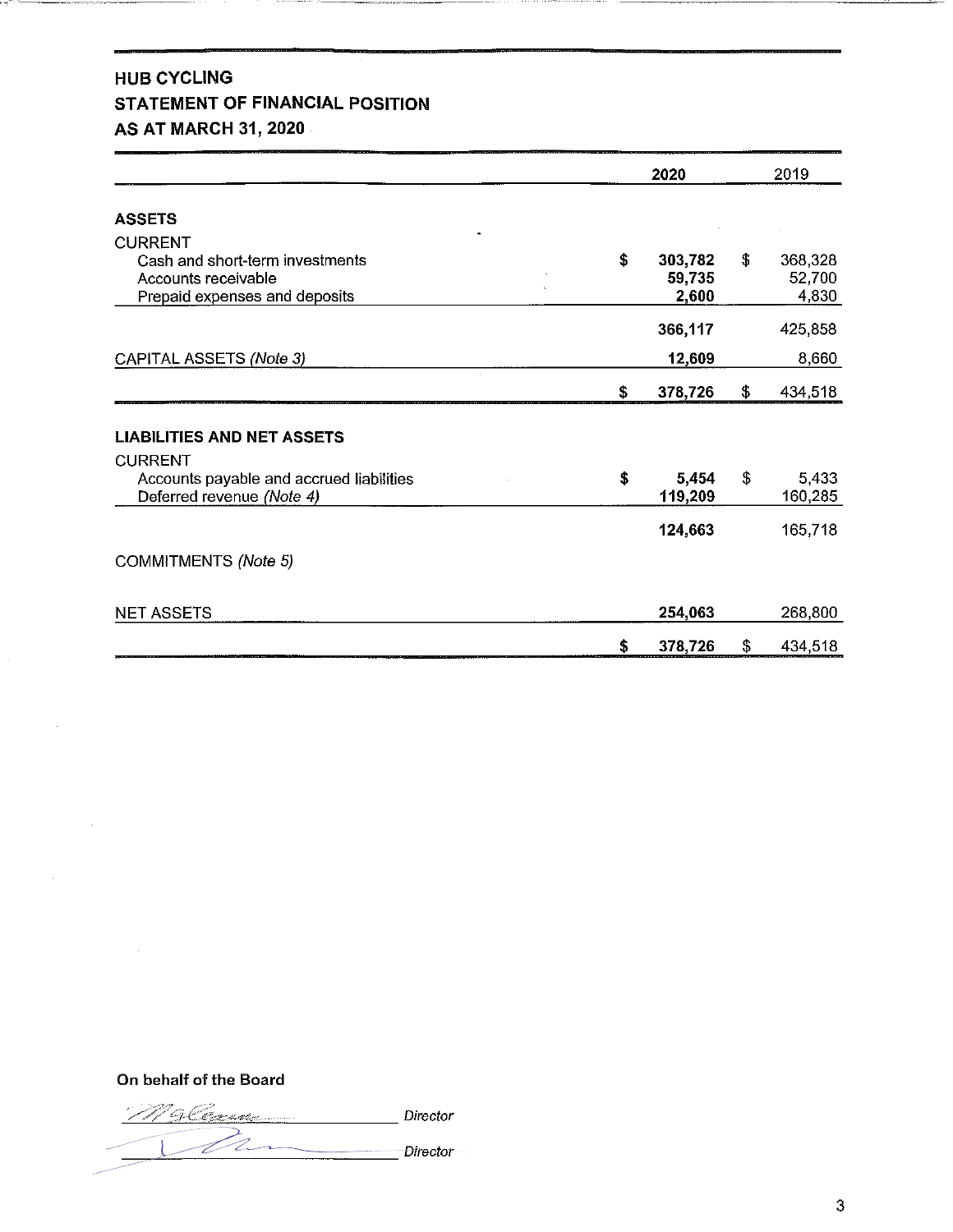# **HUB CYCLING STATEMENT OF REVENUES AND EXPENSES FOR THE YEAR ENDED MARCH 31, 2020**

|                                                     | 2020               | 2019                     |
|-----------------------------------------------------|--------------------|--------------------------|
|                                                     |                    |                          |
| <b>REVENUES</b>                                     | \$                 |                          |
| Government revenue<br>Private funding and donations | 533,067<br>434,118 | \$<br>410,921<br>446,137 |
| Regional government                                 | 182,000            | 248,000                  |
| Membership fees                                     | 52,490             | 75,177                   |
| Courses and fees for service                        | 37,564             | 33,461                   |
| Interest and expenses recovered                     | 27,275             | 2,530                    |
| Merchandise and t-shirt sales                       | 924                | 2,256                    |
|                                                     | 1,267,438          | 1,218,482                |
| <b>EXPENSES</b>                                     |                    |                          |
| PROGRAMMING                                         |                    |                          |
| Event and workshop supplies                         | 105,191            | 91,577                   |
| Travel                                              | 30,350             | 24,326                   |
| Advertising and promotion                           | 23,789             | 50,565                   |
| Website                                             | 23,739             | 8,148                    |
| Professional fees                                   | 17,983             | 17,233                   |
| Insurance                                           | 13,091             | 9,890                    |
| Licences, dues and fees                             | 1,009              | 1,864                    |
| Program and project fees                            |                    | 660                      |
|                                                     | 215,152            | 204,263                  |
| <b>STAFFING</b>                                     |                    |                          |
| Wages and benefits                                  | 804,736            | 757,381                  |
| Subcontracts                                        | 152,810            | 77,476                   |
|                                                     | 957,546            | 834,857                  |
| ORGANIZATIONAL AND OVERHEAD                         |                    |                          |
| Rent                                                | 44,667             | 39,063                   |
| Office and miscellaneous                            | 41,351             | 29,525                   |
| Telecommunications                                  | 10,697             | 5,216                    |
| Interest and bank charges                           | 4,748              | 6,073                    |
| Amortization                                        | 4,203              | 2,887                    |
| Professional development                            | 3,730              | 3,906                    |
| Repairs and maintenance                             | 81                 | 404                      |
|                                                     | 109,477            | 87,074                   |
|                                                     | 1,282,175          | 1,126,194                |
| (DEFICIENCY) EXCESS OF REVENUES OVER EXPENSES       |                    |                          |
| FOR THE YEAR                                        | \$<br>(14, 737)    | \$<br>92,288             |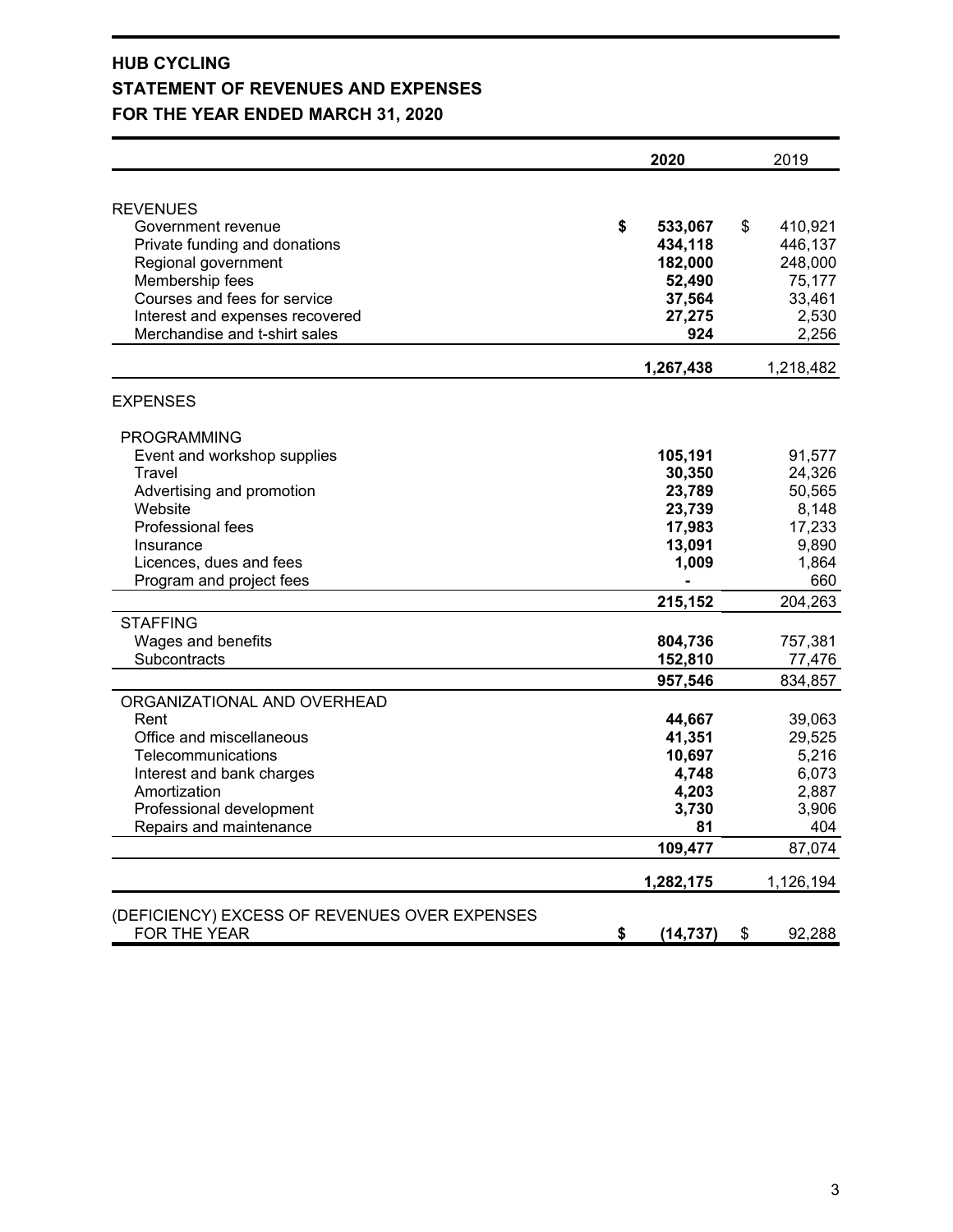# **HUB CYCLING STATEMENT OF CHANGES IN NET ASSETS FOR THE YEAR ENDED MARCH 31, 2020**

|                                                                             | 2020 |                      |  | 2019              |  |
|-----------------------------------------------------------------------------|------|----------------------|--|-------------------|--|
| BALANCE - BEGINNING OF YEAR<br>(DEFICIENCY) EXCESS OF REVENUE OVER EXPENSES |      | 268,800<br>(14, 737) |  | 176,512<br>92,288 |  |
| BALANCE - END OF YEAR                                                       |      | 254.063              |  | 268,800           |  |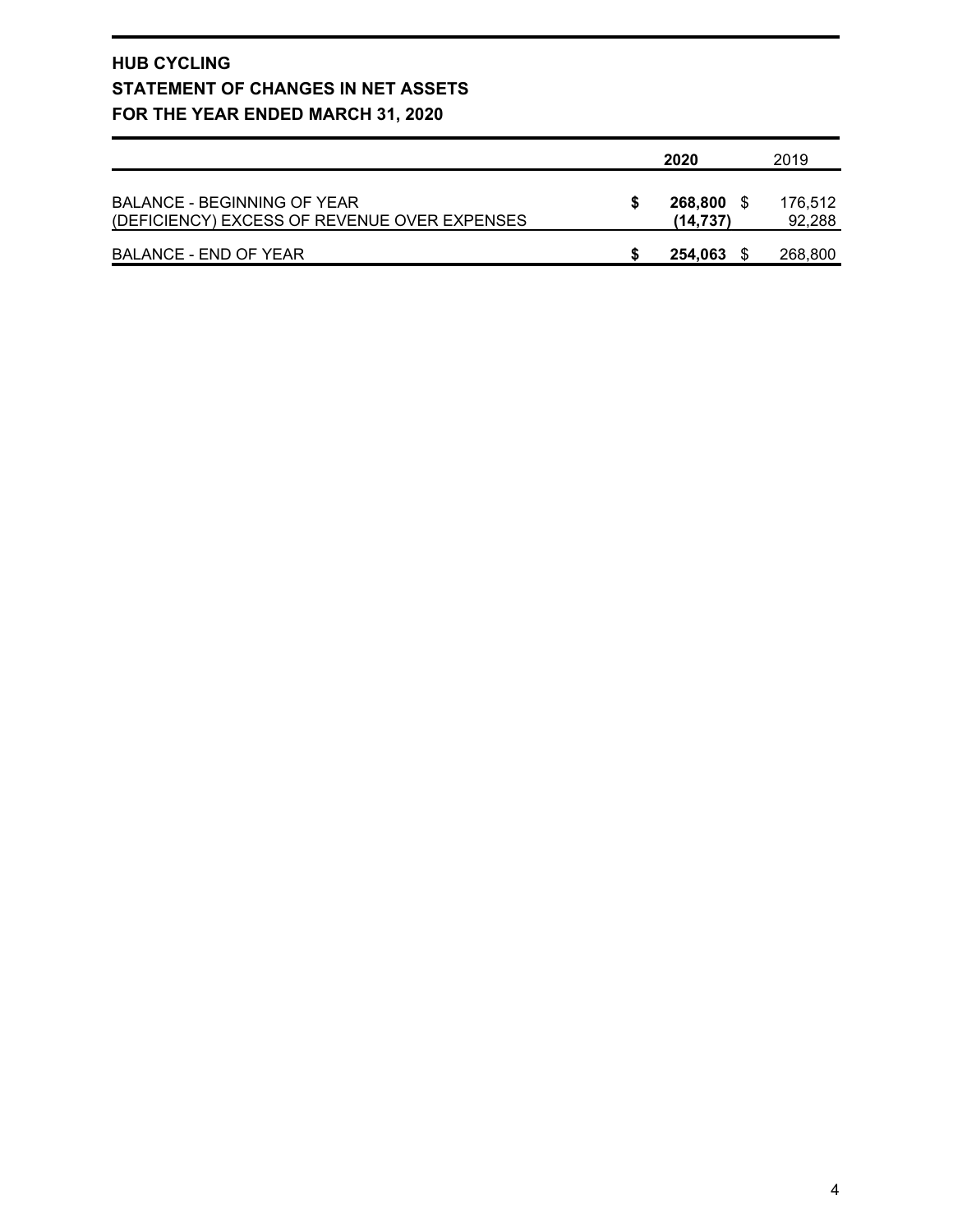# **HUB CYCLING STATEMENT OF CASH FLOWS FOR THE YEAR ENDED MARCH 31, 2020**

|                                                                                                                       | 2020            |    | 2019      |  |
|-----------------------------------------------------------------------------------------------------------------------|-----------------|----|-----------|--|
|                                                                                                                       |                 |    |           |  |
| <b>OPERATING ACTIVITIES</b><br>(Deficiency) excess of revenues over expenses for the year<br>Item not affecting cash: | \$<br>(14, 737) | \$ | 92,288    |  |
| Amortization                                                                                                          | 4,203           |    | 2,887     |  |
|                                                                                                                       | (10, 534)       |    | 95,175    |  |
| Changes in non-cash working capital:                                                                                  |                 |    |           |  |
| Accounts receivable                                                                                                   | (7,035)         |    | (36, 450) |  |
| Prepaid expenses and deposits                                                                                         | 2,230           |    |           |  |
| Accounts payable and accrued liabilities                                                                              | 21              |    | (2,828)   |  |
| Deferred revenue                                                                                                      | (41,076)        |    | (14,116)  |  |
|                                                                                                                       | (45,860)        |    | (53, 394) |  |
|                                                                                                                       | (56,394)        |    | 41,781    |  |
| <b>INVESTING ACTIVITY</b>                                                                                             |                 |    |           |  |
| Purchase of capital assets                                                                                            | (8, 152)        |    | (9,999)   |  |
| CHANGE IN CASH DURING THE YEAR                                                                                        | (64, 546)       |    | 31,782    |  |
| CASH - BEGINNING OF YEAR                                                                                              | 368,328         |    | 336,546   |  |
| CASH - END OF YEAR                                                                                                    | \$<br>303,782   | \$ | 368,328   |  |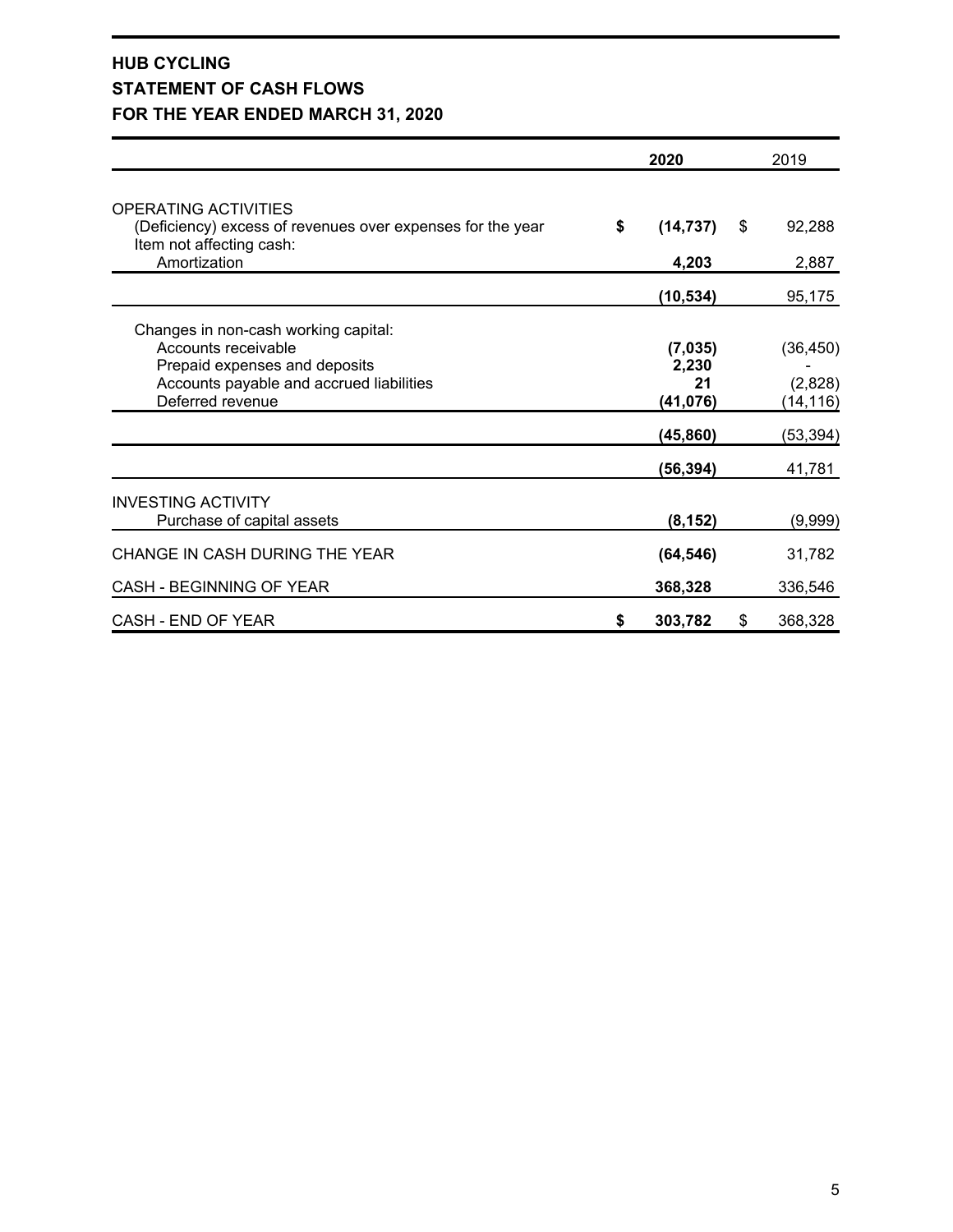#### INCORPORATION AND NATURE OF OPERATIONS

The Society was established in 1998 and was formerly the Vancouver Area Cycling Coalition. The Society strives to improve cycling through education, action and events, as increased cycling leads to healthier, happier and more connected communities. The Society leads the way in making cycling an attractive choice for everyone.

The Society is incorporated under the Societies Act of British Columbia and is a registered charity for the purposes of the Income Tax Act and is accordingly exempt from income taxes.

#### 1. SIGNIFICANT ACCOUNTING POLICIES

These financial statements have been prepared in accordance with Canadian accounting standards for not-for-profit organizations ("ASNPO") under Part III of the CPA Canada Handbook - Accounting. Financial statements prepared in accordance with ASNPO are also in accordance with Canadian generally accepted accounting principles ("GAAP").

These financial statements have, in management's opinion, been prepared within reasonable limits of materiality using the significant accounting policies noted below:

(a) Financial instruments

#### i) Measurement

The Society's financial instruments consist of cash and short-term investments, accounts receivable and accounts payable.

The Society initially measures all of its financial assets and liabilities at fair value, except for certain non-arm's length transactions. The Society subsequently measures all of its financial assets and liabilities at amortized cost.

#### ii) Impairment

Financial assets measured at amortized cost are tested for impairment when there are indicators of impairment. The amount of any write-down that is determined is recognized in the statement of revenues and expenses. A previously recognized impairment loss may be reversed to the extent of any improvement, provided it is no greater than the amount that would have been reported at the date of the reversal had the impairment not been recognized previously. The amount of the reversal is recognized in the statement of revenues and expenses in the period in which it is determined.

#### iii) Transaction costs

Transaction costs that are directly attributable to the origination, issuance or assumption of a financial instrument that is subsequently measured at amortized cost are assigned to those financial instruments. All other transaction costs are recognized in the statement of revenues and expenses in the period incurred.

#### (b) Cash and cash equivalents

Cash and cash equivalents represent cash on hand, cash on deposit, and short-term investments which are readily convertible into known amounts of cash and which are subject to minimal risks of changes in fair value.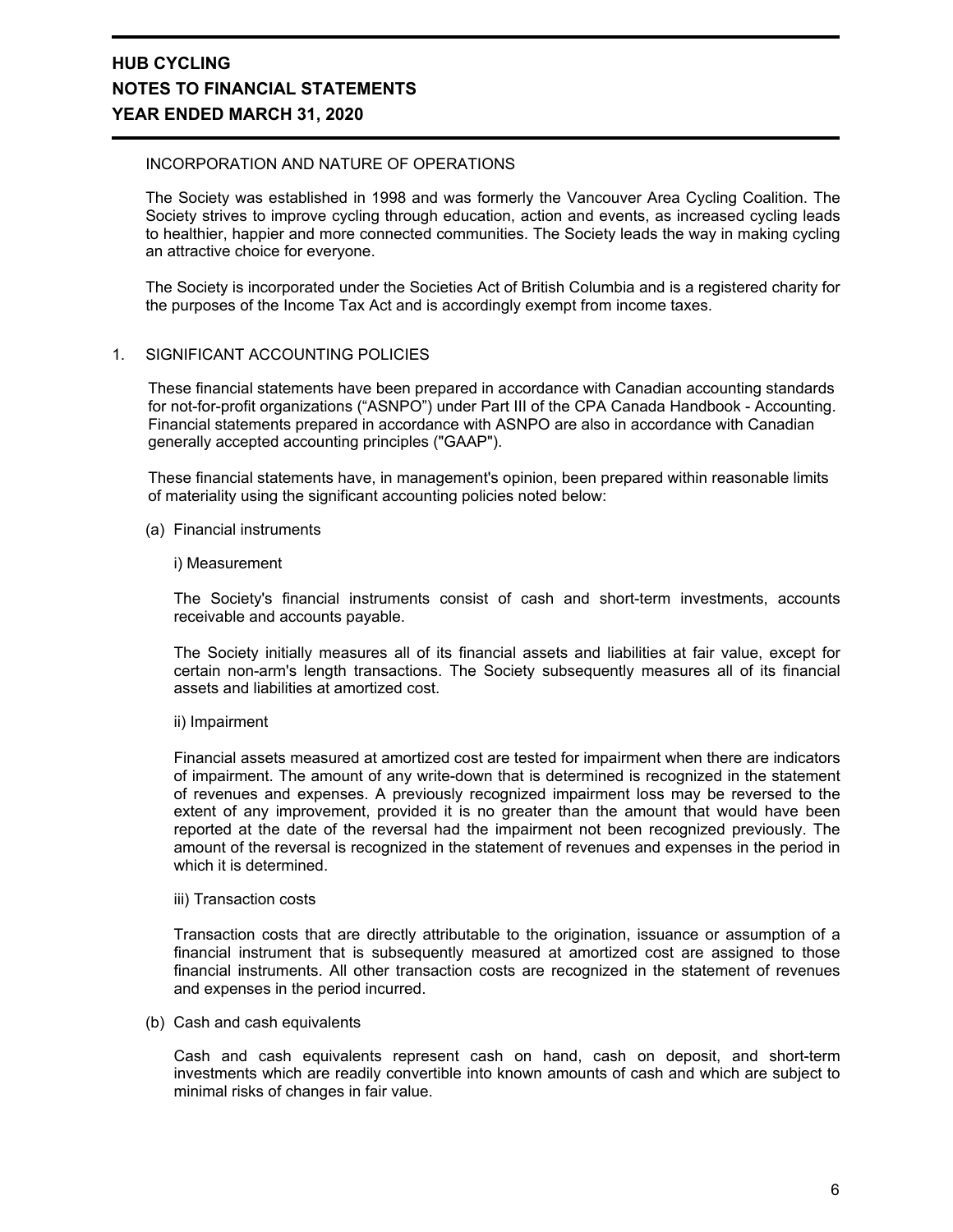# **HUB CYCLING NOTES TO FINANCIAL STATEMENTS YEAR ENDED MARCH 31, 2020**

#### 1. SIGNIFICANT ACCOUNTING POLICIES *(continued)*

(c) Capital assets

Capital assets are stated at cost less accumulated amortization which is recorded over the useful lives of the assets on a 25% declining balance basis.

The Society's policy is to record a write-down to a capital asset's fair value or replacement cost when conditions indicate that a capital asset is impaired. Such conditions include when the Society's value of future economic benefits or service potential associated with the capital asset is less than its net carrying amount. Write-downs are recognized as an expense in the statement of revenues and expenses and are not reversed.

(d) Revenue recognition

The Society follows the deferral method of accounting for contributions. Restricted contributions are recognized as revenue in the year in which the related expenses are incurred. Unrestricted contributions are recognized as revenue when received or receivable if the amount to be received can be reasonably estimated and collection is reasonably assured.

All other revenue is recorded on an accrual basis and when collection is reasonably assured.

Deferred revenue represents funding received in the current year that is designated for the following year.

(e) Contributed materials

The Society records contributed goods at their fair market value where that value can be reasonably estimated and the goods would normally be purchased by the Society. No donated materials have been recorded in the current year.

(f) Contributed services

Volunteers contribute during the year to assist the Society in carrying out its service delivery activities. Due to the difficulty of determining their fair value, contributed services are not recognized in these financial statements.

(g) Use of estimates

The preparation of the financial statements in conformity of Canadian accounting standards for not-for-profit organizations requires management to make estimates and assumptions that affect the reported amounts of assets, liabilities, revenues and expenses as at the end of or during the reporting period. Management believes the estimates used are reasonable and prudent, however, actual results could differ from those estimates. Significant areas requiring the use of management estimates relate to the determination of useful lives of assets for calculating amortization, recognition of revenues and expenses and the amounts recorded as accrued liabilities.

### 2. FINANCIAL INSTRUMENTS RISKS

The Society's financial instruments are described in Note 1(a). In management's opinion, the Society is not exposed to significant credit, currency, liquidity, interest rate or other market risks arising from these financial instruments except as explained in the following paragraphs. There has been no significant change in risk exposures from the prior year except as explained below.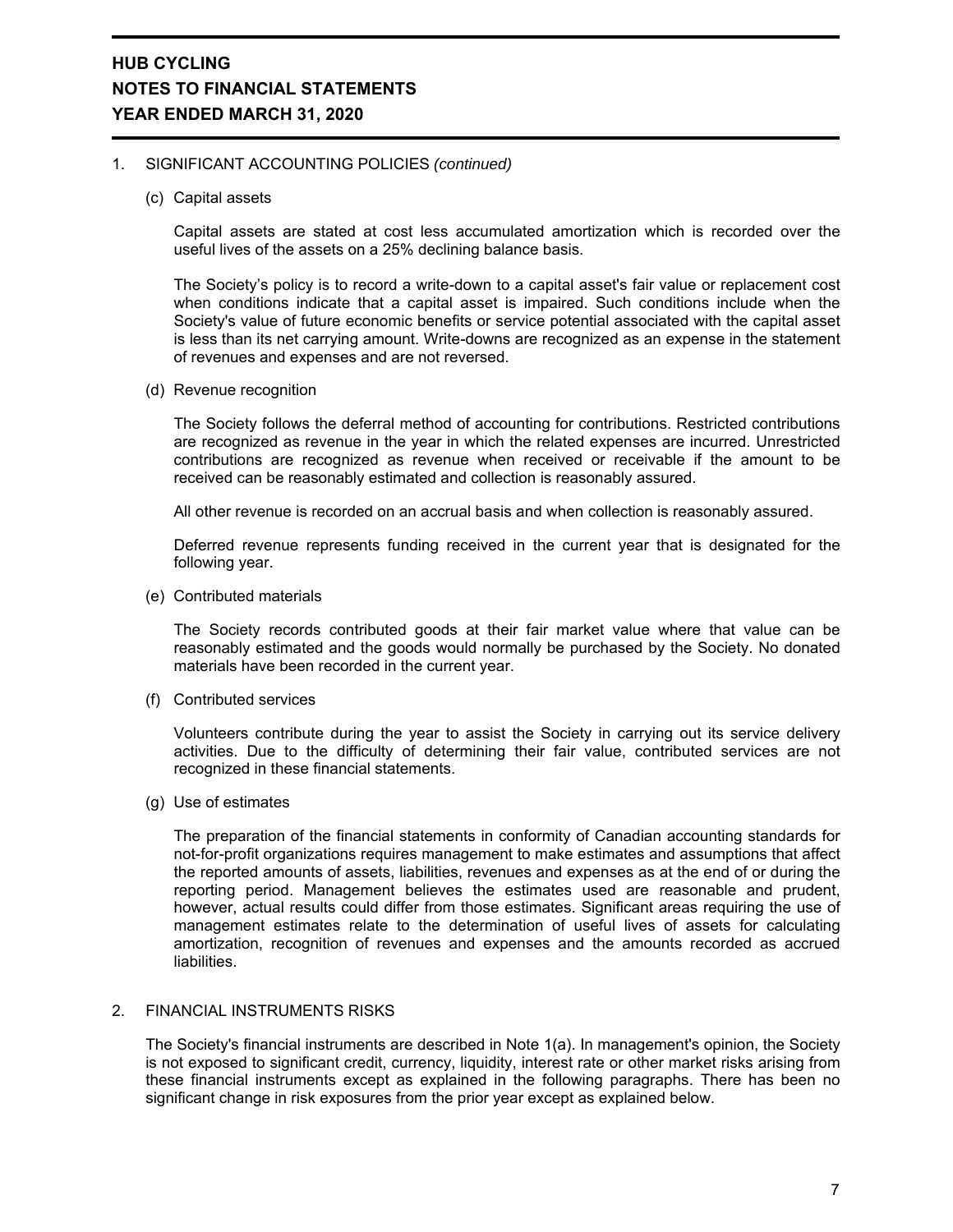# **HUB CYCLING NOTES TO FINANCIAL STATEMENTS YEAR ENDED MARCH 31, 2020**

#### 2. FINANCIAL INSTRUMENTS RISKS *(continued)*

#### *Credit risk*

Credit risk is the risk that one party to a financial instrument will cause a financial loss for the other party by failing to discharge an obligation.

The Society's financial assets that are exposed to credit risk are cash and short-term investments and accounts receivable. The risk associated with cash and short-term investments is minimized to the extent that they are placed with a major Canadian financial institution. The risk associated with accounts receivable is minimized given the several number of parties owing amounts to the Society and its history of collecting substantially all of its outstanding receivables within 30 days.

#### *Liquidity risk*

Liquidity risk is the risk that the Society will encounter difficulty in meeting obligations associated with financial liabilities. The Society is exposed to this risk mainly in respect of its accounts payable. However, cash flow from operations is budgeted to provide for the Society's cash requirements.

#### *Market risk*

Market risk is the risk that the fair value or future cash flows of a financial instrument will fluctuate because of changes in market prices. Market risk comprises three types of risk: currency rate risk, interest rate risk and other price risk. The Society is mainly exposed to interest rate risk.

#### *Interest rate risk*

Interest rate risk is the risk that the value of a financial instrument might be adversely affected by a change in the interest rates. In seeking to minimize the risks from interest rate fluctuations, the Society manages exposure through its normal operating and financing activities. The Society is exposed to interest rate risk primarily through interest rate on short-term investments.

#### 3. CAPITAL ASSETS

|                                                       | Cost                  |   | Accumulated<br>amortization | 2020<br>Net book<br>value |   | 2019<br>Net book<br>value |
|-------------------------------------------------------|-----------------------|---|-----------------------------|---------------------------|---|---------------------------|
| Office furniture and equipment<br><b>Bike trailer</b> | \$<br>9.429<br>12,922 | S | 5,617<br>4,125              | 3.812<br>8.797            | S | 5,083<br>3,577            |
|                                                       | 22.351                | S | 9.742                       | 12.609                    | S | 8,660                     |